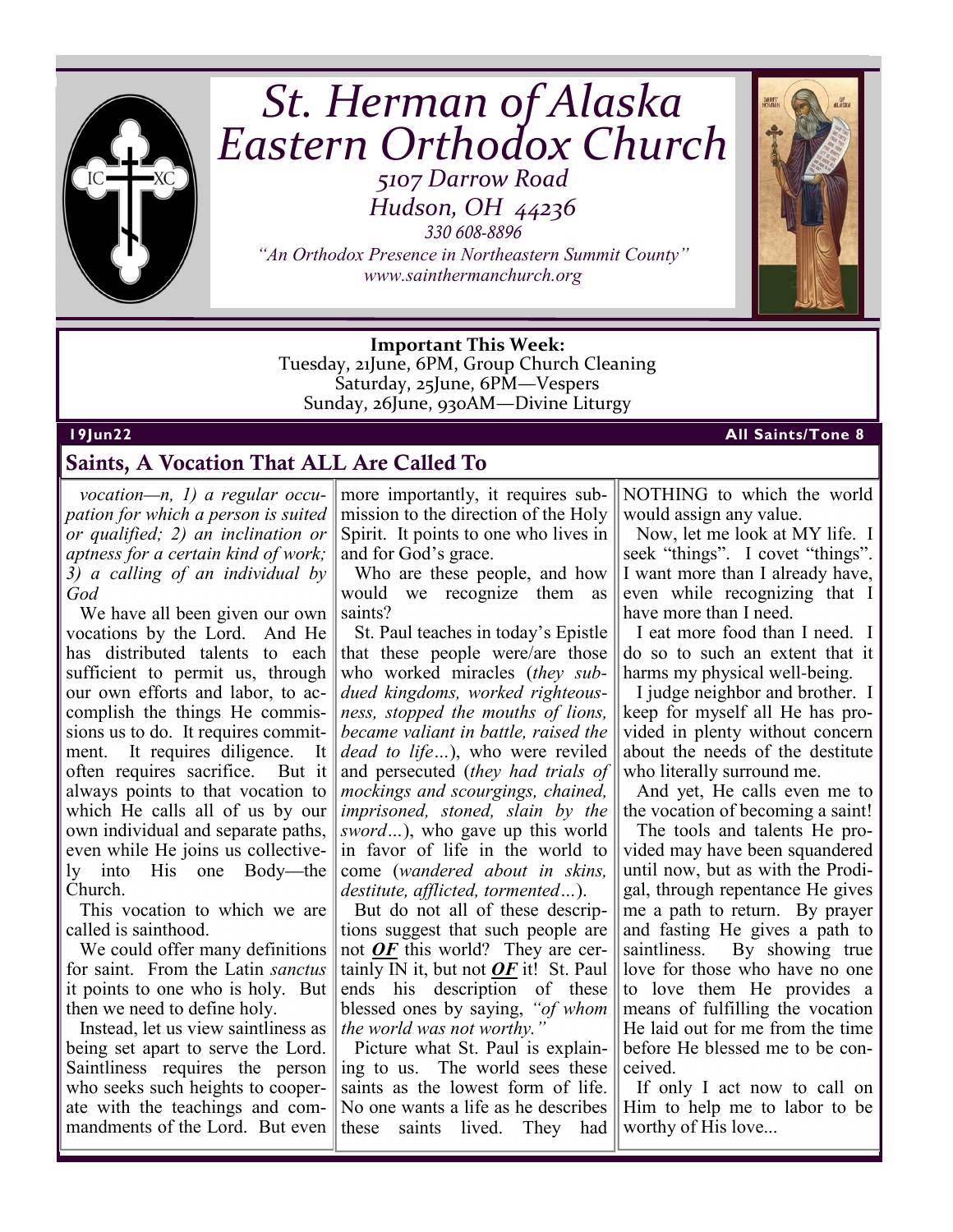| Page 2                                                                                                                                                                                                                 |                                                                                                                                                                                                                                                                                                                                                                                                                                                                                                                                                                                                                                                                                                                                                                                                                                                                                      | St. Herman of Alaska Eastern Orthodox Church                                                                                                                                                                                                                                                                                                                                                                                                                                                                                                                                                                                                                                                                                                                    |                                                                                                                                                                                                                                                                                                                                                                                                                                                                                                                                                                                                                                                                                                                                                                                                                                                 |  |  |  |
|------------------------------------------------------------------------------------------------------------------------------------------------------------------------------------------------------------------------|--------------------------------------------------------------------------------------------------------------------------------------------------------------------------------------------------------------------------------------------------------------------------------------------------------------------------------------------------------------------------------------------------------------------------------------------------------------------------------------------------------------------------------------------------------------------------------------------------------------------------------------------------------------------------------------------------------------------------------------------------------------------------------------------------------------------------------------------------------------------------------------|-----------------------------------------------------------------------------------------------------------------------------------------------------------------------------------------------------------------------------------------------------------------------------------------------------------------------------------------------------------------------------------------------------------------------------------------------------------------------------------------------------------------------------------------------------------------------------------------------------------------------------------------------------------------------------------------------------------------------------------------------------------------|-------------------------------------------------------------------------------------------------------------------------------------------------------------------------------------------------------------------------------------------------------------------------------------------------------------------------------------------------------------------------------------------------------------------------------------------------------------------------------------------------------------------------------------------------------------------------------------------------------------------------------------------------------------------------------------------------------------------------------------------------------------------------------------------------------------------------------------------------|--|--|--|
| <b>This Week's Prayer Requests</b>                                                                                                                                                                                     |                                                                                                                                                                                                                                                                                                                                                                                                                                                                                                                                                                                                                                                                                                                                                                                                                                                                                      | <b>Weekly Statistics</b>                                                                                                                                                                                                                                                                                                                                                                                                                                                                                                                                                                                                                                                                                                                                        |                                                                                                                                                                                                                                                                                                                                                                                                                                                                                                                                                                                                                                                                                                                                                                                                                                                 |  |  |  |
| For Health-St. Herman's: Met.<br>Joseph, Pat Blazosky<br>Others: Fr.Dn.Basil, Nikandra,<br>Judy, Barry<br>For the Departed: Patriarch Maxim,<br>Metropolitans Theodosius and Maxi-<br>mos, Archpriest Stephan, Popadia | Marika, Matushka Illaria, Nun The-<br>ophania, Matushka Theodora, Ste-<br>phen, Reader Charles, Betty Lou                                                                                                                                                                                                                                                                                                                                                                                                                                                                                                                                                                                                                                                                                                                                                                            | Saturday<br>Vespers<br>Divine Liturgy<br>Sunday                                                                                                                                                                                                                                                                                                                                                                                                                                                                                                                                                                                                                                                                                                                 | 11Jun<br>3 faithful, 1 view<br>$12$ Jun<br>32 faithful, 8 views                                                                                                                                                                                                                                                                                                                                                                                                                                                                                                                                                                                                                                                                                                                                                                                 |  |  |  |
| In the News                                                                                                                                                                                                            |                                                                                                                                                                                                                                                                                                                                                                                                                                                                                                                                                                                                                                                                                                                                                                                                                                                                                      | <b>Think of Cooler Times</b>                                                                                                                                                                                                                                                                                                                                                                                                                                                                                                                                                                                                                                                                                                                                    |                                                                                                                                                                                                                                                                                                                                                                                                                                                                                                                                                                                                                                                                                                                                                                                                                                                 |  |  |  |
| Videos of services can be found at:<br>UCfAOKICLMmH - FIDe8SoWOw<br>many marks as we can!                                                                                                                              | https://www.youtube.com/channel/<br>Please remember the re-institution of our monthly<br>cleanup group this TUESDAY evening at 6PM in the<br>church. The more people we have, the sooner the<br>work will be completed. It's our chance to "leave our<br>mark" on the building in a good way, by removing as                                                                                                                                                                                                                                                                                                                                                                                                                                                                                                                                                                         | SEE? I TOLD YOU THEY WERE A<br>BAD IDEA, BUT N00000, YOU HAAAD,<br>TO HAVE HEATED SEATS!<br>2/8<br>Scott Hilburn/Distributed by Andrews McMeel Syndication                                                                                                                                                                                                                                                                                                                                                                                                                                                                                                                                                                                                      |                                                                                                                                                                                                                                                                                                                                                                                                                                                                                                                                                                                                                                                                                                                                                                                                                                                 |  |  |  |
|                                                                                                                                                                                                                        | <b>Fear Based Communities (Abbot Tryphon)</b>                                                                                                                                                                                                                                                                                                                                                                                                                                                                                                                                                                                                                                                                                                                                                                                                                                        |                                                                                                                                                                                                                                                                                                                                                                                                                                                                                                                                                                                                                                                                                                                                                                 |                                                                                                                                                                                                                                                                                                                                                                                                                                                                                                                                                                                                                                                                                                                                                                                                                                                 |  |  |  |
| It is better to<br>pray devoutly<br>for your neigh-<br>bor than to<br>rebuke him<br>every time he<br>sins.<br>(St. Mark<br>the Ascetic)                                                                                | There are a lot of fear $\ \text{self.}\ $<br>based communities in our<br>world. Some are religious<br>and some are political. All<br>are guilty of missing the<br>mark when it comes to the<br>message of the Church. We<br>Christians were not pro-<br>grammed to be victims, liv-<br>ing in fear. For the Christian<br>the True Self is the one that is<br>created in the image and like-<br>ness of God. As children of<br>the Most High we are meant<br>to live, not in fear, but in a<br>joyful state, knowing and<br>experiencing the love of God.<br>Our God is not a god of anger<br>and vengeance, but one Who<br>invites us into a relationship<br>based in loving communion.<br>God is not waiting to send<br>down fire upon our heads as<br>an angry parent, but rather a<br>loving Father Who desires<br>that we connect with our true<br>selves and put off the false | When we live as problem<br>centered people we miss the<br>mark. If we focus on those<br>things in our lives that are<br>negative, such as struggles<br>with a particular sin, or nega-<br>tive thinking, we fail to live<br>up to the true self.<br>Many therapists keep their<br>patients in a codependent<br>state by giving them labels<br>that speak of mental illness.<br>Political parties often keep<br>themselves in power by play-<br>ing to the negative labels<br>they've created for the oppo-<br>sition. Religions often do the<br>same thing, even with their<br>own adherents, keeping them<br>hooked in a negative pattern<br>that disallows a spiritual<br>growth that leads to healing<br>and spiritual well being.<br>Fear based communities | use abuse to keep their peo-<br>ple in line, leaving them in a<br>state of perpetual infancy,<br>unable to reach their full po-<br>tential and preventing them<br>from realizing their true self.<br>Such institutions, political or<br>religious,<br>prevent<br>people<br>from flourishing.<br>God invites us to integrate<br>our lives as His children and<br>utilizing all the gifts He has<br>given us which lead to ful-<br>filled lives. Fear is van-<br>quished for the Christian pre-<br>cisely because we ARE His<br>children. In Orthodoxy the<br>priests and bishops are called<br>upon to encourage the faith-<br>ful to live lives in faithfulness<br>to God's commandments, not<br>because there will be grave<br>consequences if we don't, but<br>because of the great joy that<br>is ours when we have com-<br>munion with Him. |  |  |  |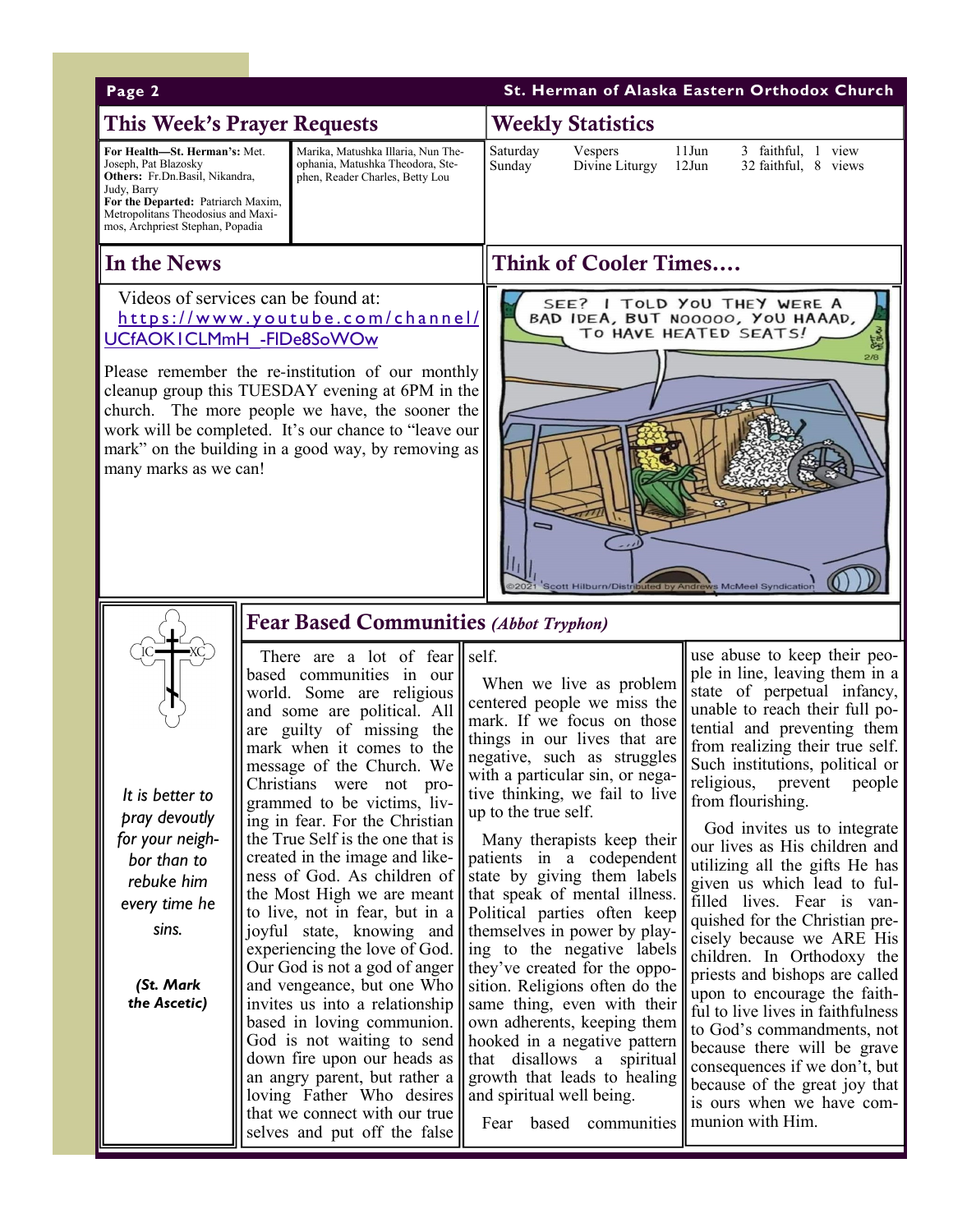**19Jun22 "Faith of o ur Fathers", Insta llme nt #2 Page 3** 

## **Everyday Holiness** *(Fr. Philip LeMasters, blogs.ancientfaith.com)*

If you are like me, sometimes when you read the lives of the saints you shake your head and think, "I could never do anything like that." Many endured horrible tortures to the point of death because they refused to deny Christ. Others denied themselves food, clothing, and shelter in ways that seem beyond the strength of human beings. Some accepted insult and abuse while forgiving their tormentors and turning the other cheek in a fashion that seems not of this world. As today's epistle reading reminds us, the Old Testament saints endured such trials purely in anticipation of the coming of the Savior. Most of us, who have received the fullness of the promise in Christ, cannot fathom how we could be nearly as faithful as was this cloud of witnesses who point us by their examples and prayers to commend our lives to Christ.

On this Sunday of All Saints, we commemorate all those who have united themselves to the Lord to the point that they have become radiant with His holiness by the power of the Holy Spirit, including those whose are not formally canonized as saints by the Church. The canonized saints are like the members of the hall of fame who stand as shining examples of obedience to the Lord. We celebrate them because their lives are such vivid icons of what it means for a human being to become a partaker of the divine nature by grace. We do not know the names of all the saints, of course. Not all who are illumined with the divine glory are known publicly as such; of course, the point of holiness is never simply to draw attention to oneself. It is, instead, to be faithful in offering our lives to Christ. Only He knows the names and number of those Who have done that, for He alone knows our hearts.

If we want to join their number, then we must attend carefully to Christ's teachings today in the gospel reading. "Everyone who acknowledges Me before men, I also will acknowledge before my Father Who is in heaven; but whoever denies Me before men, I also will deny before My Father Who is in heaven." No doubt, these words concern the importance of remaining faithful to the Lord even in the face of fierce persecution. Martyrs and confessors continue to refuse to deny Him, regardless of the physical abuse they suffer in many countries around the world. But we would let ourselves off the hook by thinking that this teaching refers only to those who lives are literally at risk for being faithful Christians. We must also ask whether we acknowledge Him before our neighbors every day of our lives in what we say and do. It is only our pride that makes us think that true faithfulness must be dramatic and spectacular. Most of us struggle to be faithful even in our routine trials and temptations. We will fail to unite ourselves to Christ in holiness if we fail to see that the most common challenges that we face are our opportunities to acknowledge that we belong to Him, and not simply to ourselves.

The Savior said, "He who loves father or mother more than Me is not worthy of Me; and he who loves son or daughter more than Me is not worthy of Me; and he who does not take his cross and follow Me is not worthy of Me." There is nothing wrong, of course with loving our parents or our children, but if we are to become radiant with the holiness of God, we must keep even our strongest loves in proper order. We must remember that our parents, children, and spouses are gifts of God to us. His love is obviously the ground of all love worthy of the name. Our calling is not to worship people or make them ends in themselves, but to relate to them in a way that fulfills God's gracious purposes for them and us. If we make false gods out of others, we will make them miserable and probably drive them away. And since God created us in His image and likeness, we will learn the hard way that we will never find fulfillment in anyone but Him.

"People pleasing" is quite dangerous because it is ultimately a self-centered form of idolatry in which we crave the approval of others to the point that we will sacrifice anything for it. Instead of offering even our most prized and intimate relationships to the Lord for His healing and blessing, we end up offering ourselves to others, willing to compromise our faithfulness for the sake of giving whomever we want to impress what we think they want. That is not taking up our crosses, but sacrificing our obedience to the Savior in order to serve lesser gods. Since what drives this attitude is our self-centered desire for the approval of others, it is ultimately a way of worshiping ourselves.

The Lord said that, "everyone who has left houses or brothers or sisters or father or mother or wife or children or lands, for My Name's sake, will receive a hundred fold, and inherit eternal life." That is not only a promise for those who have physically given up their families and possessions, but also for those who have made the less dramatic sacrifice of putting Christ first in how they treat and speak to their spouse, children, family members, and friends. It is a promise for those who have denied themselves in order to have more time, energy, and resources to share with the poor, sick, and lonely. It is a promise for those who turn away from self-centeredness by offering themselves to the Lord in daily prayer, regular worship, and conscientious fasting.

Too often we think that holiness occurs only within the context of the four walls of the Church. If we are to take up our crosses and follow Christ, we must also learn to see the infinite opportunities of dying to self out of love for Him and our neighbors in our daily lives. That means we must take a painfully honest look at ourselves. For example, we may enjoy filling out minds with entertainment such as news, social media, video games, film, etc.–that only inflames passions of worry, fear, hate, envy, and lust. If so, we need to turn away from it as we focus on the words of the Jesus Prayer or at least something else that does not inflame our passions. If we cannot learn to make such small sacrifices, we will never have the strength to make larger ones.

Regardless of our age, we likely are close to people whose values and way of life are apparently not consistent with obedience to Christ. Even as we must not condemn them personally, we must resist the subtle temptation to compromise our faithfulness to the Lord in what we say and do in order to gain their approval. It is one thing to show everyone Christ's love as best we can, but another to fail to acknowledge Him by engaging in conduct and conversation that contradict our primarily loyalty to Him. That would be a form of putting other people, and ultimately ourselves, before God, which is a path only to greater weakness for them and us. We must all discern mindfully and prayerfully whether we are acknowledging Christ in situations where it is much easier to act and speak as though He were not our Lord. We must all be willing to take up the cross of obedience to Him even if it means that we will be met with disapproval.

"Many that are first will be last, and the last first." The Savior's statement applies to all who have put Him first in their lives, for doing so requires sacrificing much that the world worships. It is obviously the case for martyrs and confessors to this very day, but also applies to everyone who sacrifices, even in small ways, in order to seek first the Kingdom of God. When we direct our time, energy, and attention to serve Christ, His Church, and our neighbors in whom He is present, we take a lower place in the estimation of the world. When we refuse to sacrifice ourselves on the altars of conventional accounts of success and happiness, we embrace the humility of Christ. Even when we do so in seemingly ordinary ways, we take step in running "with perseverance the race that is set before us, looking to Jesus the pioneer and perfection of our faith." That is how, we too, may join that great cloud of witnesses who have become radiant with the holiness of our Lord. Nothing dramatic or spectacular is required, but only true faithfulness.